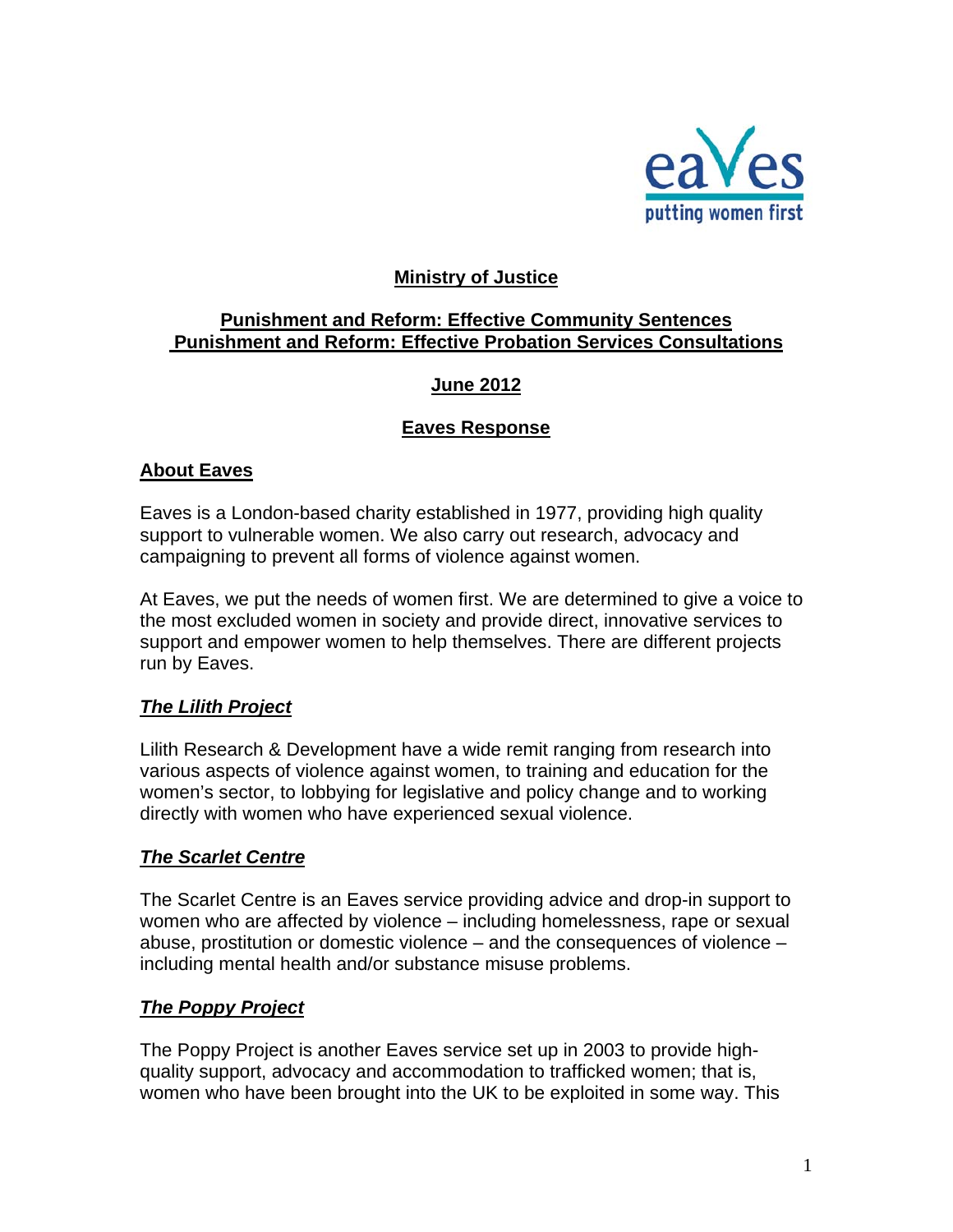could include but is not limited to sexual exploitation, labour exploitation, forced illicit activities and organ harvesting.

#### **To find out more about our work please visit our website on [www.eavesforwomen.org.uk](http://www.eavesforwomen.org.uk/)**

## **Introduction**

Please note that we are combining our response to the two consultations; *Punishment and Reform: Effective Community Sentences* and *Punishment and Reform: Effective Probation Services Consultations* as we are only able to point out a summary of the key concerns we have in both consultations. Please also note that we will be focusing our response on issues related to violence against women as this is our area of expertise.

## *Competition and Outsourcing*

### *What's proposed by the consultations*

- Intention is *extending competition* **and** *opening up the management for lower risk offenders* to the innovation and energy of the widest possible range of providers. It further states that
- Believe in *competing services as a means to raise the quality of public services*. This can deliver innovation, better performance and value for money. Services should be funded by taxpayers, but delivered by whoever is best suited to do so.
- *Greater involvement of the private and voluntary sectors* in reforming offenders – as the Government has centrally *outsourced contracts* for estates, facilities and IT
- The *Competition Strategy for Offender Services* sets out ambition to *compete all offender services unless there are compelling reasons not to do so*.
- *Strong and senior commissioning capability is needed* to ensure that appropriate and good quality services are purchased that provide the right interventions to reduce re-offending, *which we believe is difficult to achieve in a small organisation.*
- Where it is not possible or desirable to open competitions directly to smaller enterprises, *we will work with larger prime providers to ensure there are the right incentives for them to sub-contract with voluntary sector specialist providers.* We encourage voluntary organisations to respond to the issues raised in this consultation.

### *Response*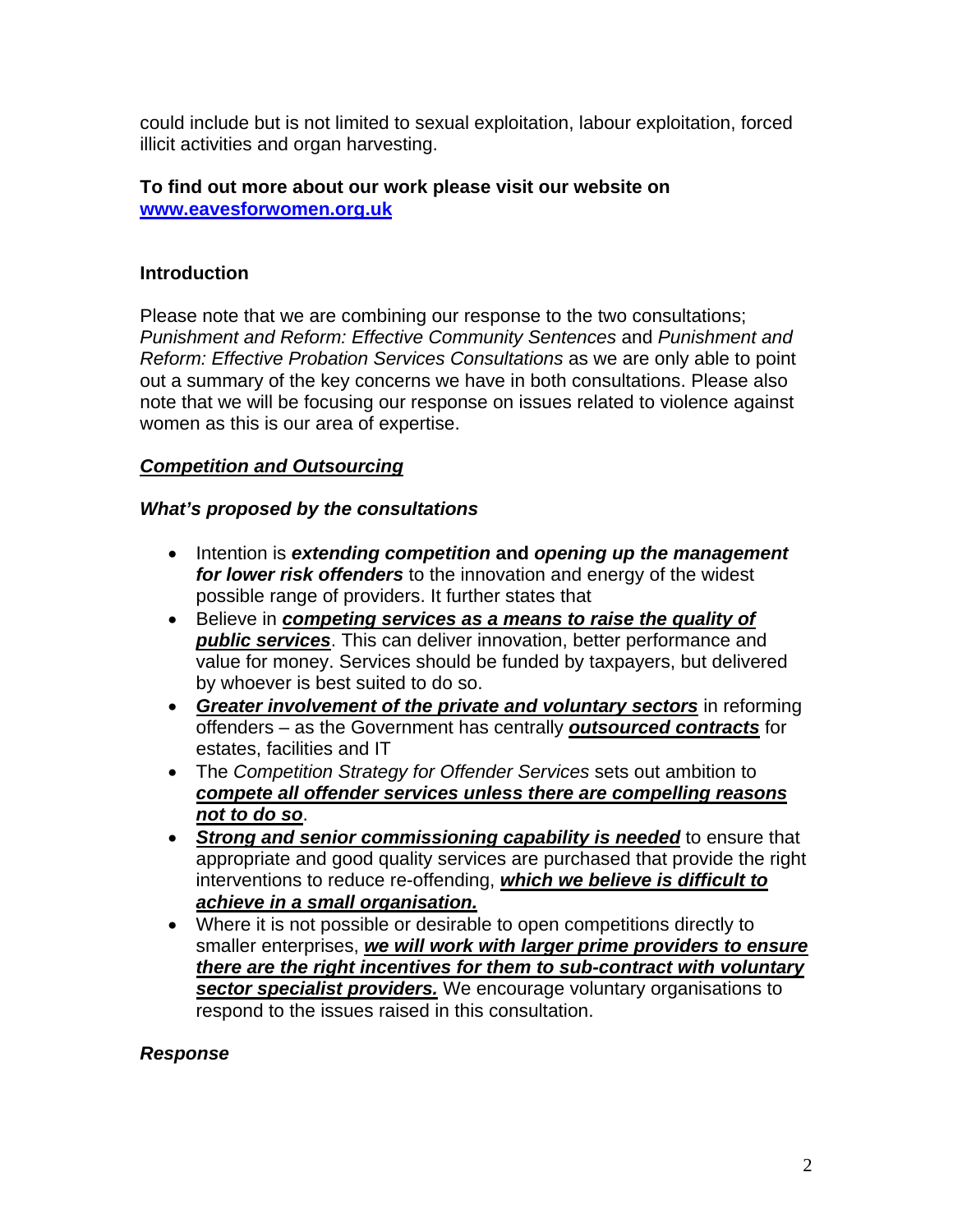Firstly, there is no evidence stated on the documents that illustrates, as has been claimed on the consultation document, that outsourcing and extending competition could in any way raise the quality of public services. A study by the Office of Public Management on outsourcing in the NHS found that there is little hard evidence available to suggest that outsourcing impacts positively on value for money or quality of care. On the other hand, there are actually several examples of outsourcing having a directly negative effect on the value for money and quality of care in services.

Outsourcing could have a devastating effect on the quality of services as providers will be positioned beyond the scrutiny and influence of the taxpayer or elected representatives. There will be significant reduction of accountability – for instance public sector service providers are covered by the provisions of the Freedom of Information Act whereby their delivery could be scrutinized effectively, outsourced providers are not covered by such laws.

Public sector providers have also positive legal duties of promoting equality under Equality Legislation forbidding them from discriminating on grounds such as sex, sexuality, race and other protected characteristics when providing services. They also have a legal obligation of actively seeking to make their services accessible to marginalised groups. Applying such principles to a private provider, even when they are acting on behalf of a public sector, is not instant and simple to apply.

Besides when providing public services and examining efficiency one should not take a very simplistic economic model of lower cost of service provision by outsourcing rather than providing the service in-house; by the public sector. In reality matters are more complex and there are a number of other factors that should be taken into consideration. For instance, one thing to consider is that many services provided by the public sector are interrelated and outsourcing one service to lower cost could end up burdening another public service.

Outsourcing when combined with the absence of National Service Standards, as proposed in the consultation documents, will increase fragmentation in service delivery which can increase the likelihood of 'postcode lottery' access to services whereby the availability, quality and type of service provision varies between different areas in an arbitrary manner. The documents states – '*we have already begun encouraging better use of front-line professional skills and judgment with the introduction of less prescriptive National Standards for probation staff and light touch performance management.'*

As declared in the proposal itself many smaller organisations with the specialist expertise of rehabilitating offenders and reducing re-offending might lose tenders to larger scale private contractors with turnovers of billions of pounds, who have

1

<span id="page-2-0"></span><sup>&</sup>lt;sup>1</sup> The shrinking state – Why the rush to outsource threatens our public services – Unite the Union, March 2011 <http://www.dontbreakbritain.org/pdf/Theshrinkingstate.pdf>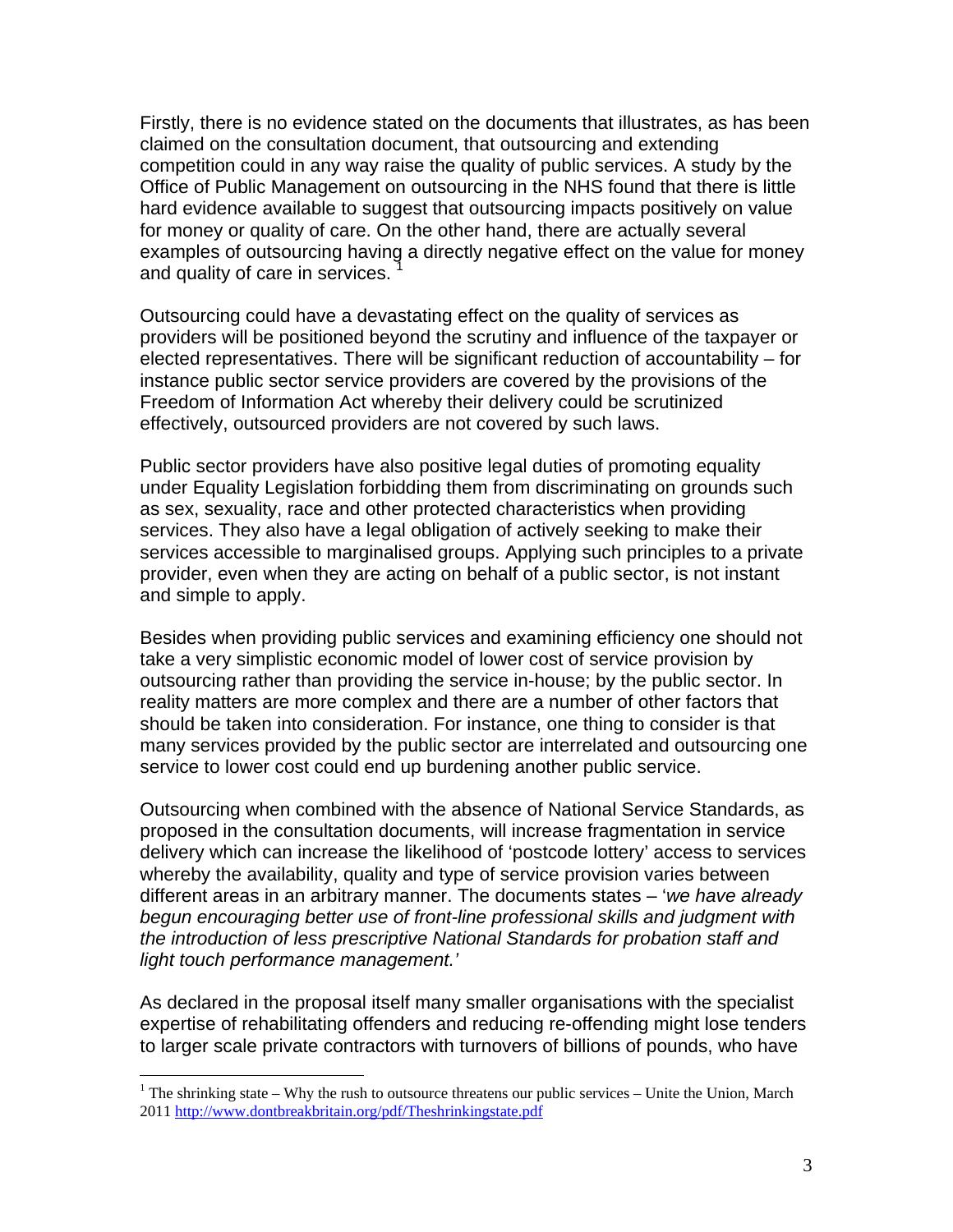the advantage of experience in bidding for contracts and access to low-cost finance. They are losing out not because of lack of qualification but by the mere fact that they are smaller. The proposal states: '*where it is not possible or desirable to open competitions directly to smaller enterprises, we will work with larger prime providers to ensure there are the right incentives for them to subcontract with voluntary sector specialist providers*'. There is nothing stated on the proposal on how the Government is going to '*ensure there are the right incentives for them to sub-contract with voluntary sector specialist providers*' and how they could be monitored when doing so.

There is a lot of mention of the voluntary sector and how the sector will take up on the work that is been done by the public sector. Though the voluntary sector has a great role to play in delivering high quality public services, it should always be noted that it's an addition to public sector provision rather than a replacement. The proposal also fails to mention that the voluntary sector is facing an unprecedented cut to its services and many organisations are either significantly reducing their services or closing down. Without the necessary funding there is not a plausible way of expecting the sector to fill any gap.

# *National Standards*

# *What's proposed by the consultations*

• Encouraging better use of front-line professional skills and judgment with the introduction of *less prescriptive National Standards* for probation staff and *light touch performance management*.

# *Response*

Having basic national standards for probation staff and others involved in managing community sentencing is crucial for accountability and uniformity of services. Standards not only encourage public bodies to review their own effectiveness, they also provide regulators with a common framework for assessing and disseminating good practice.

# *Payment by result and re-offending*

## *What's propoedl by the consultations*

- The extension of *payment by results*, so that the taxpayer only funds rehabilitation services that work.
- We are pioneering a world first offender management system in which we pay providers by results.
- Our overall *success will be measured by the reduction we make to the rate of reoffending*.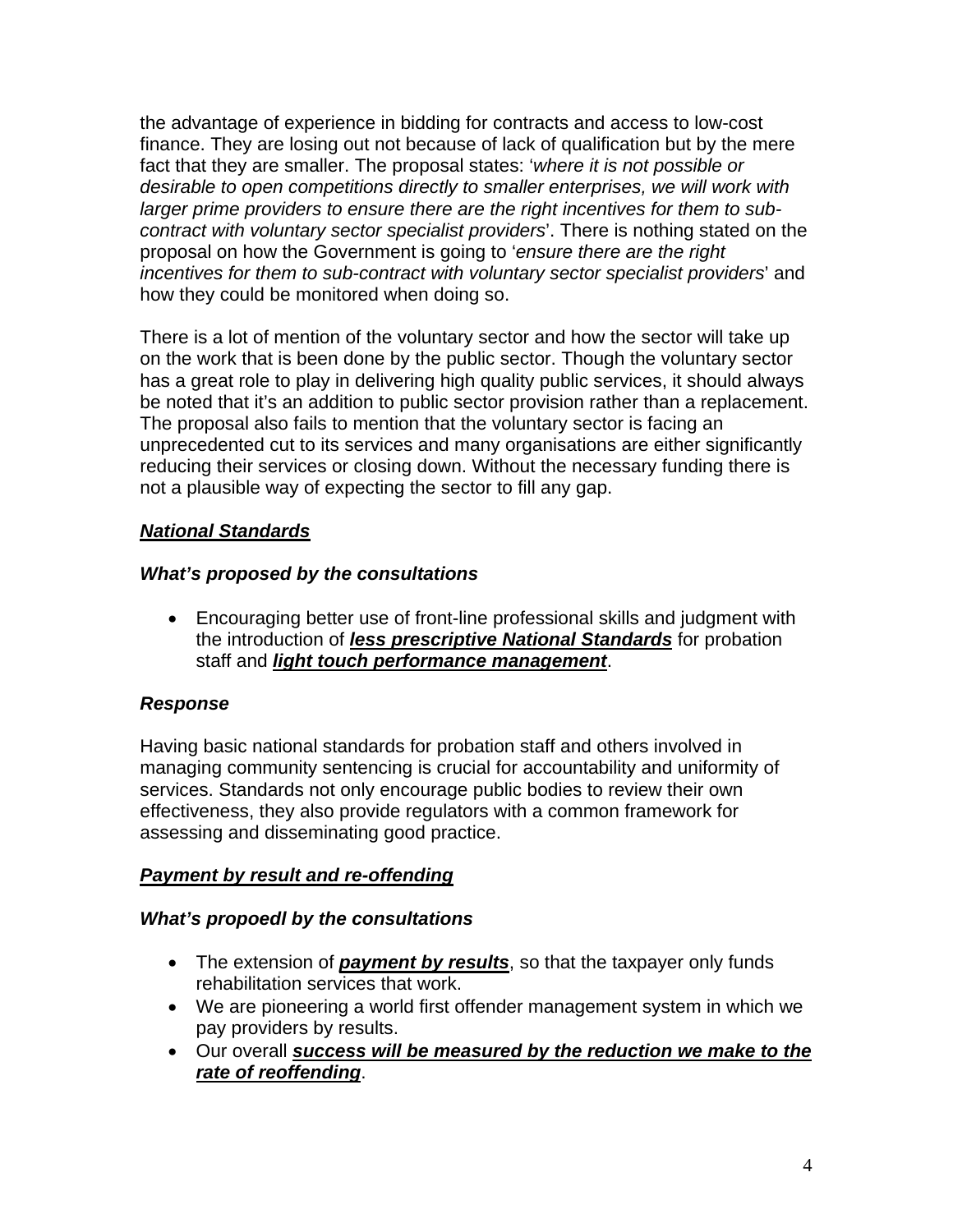- We need to give *providers further discretion and freedom over the design and delivery of services*. At the same time, *we have to hold them more strongly to account for reducing reoffending, applying the principles of payments by results* to all of these providers by 2015
- Where possible our proposals will *transfer financial risk to providers and only reward those who achieve a reduction in reoffending*. To support this approach, providers from all sectors will benefit from less bureaucracy and a freedom from targets to focus on what works and introduce new and innovative approaches.

### *Response*

The proposal doesn't state any existing research that shows successes of a service could be measured only by reduction of re-offending. However, if this is a trial, it will be appropriate to pilot it before actually proposing to change an entire system.

The proposal states that '*success will be measured by the reduction we make to the rate of reoffending'*. However, reduced re-offending is difficult to measure and to connect to a particular intervention. There are many factors that affect offending and re-offending and a variety of different approaches to reducing that, so payment by result which is proposed to be directly dependent on reduced re-offending is highly problematic.

Also as stated on the consultation, if providers have the *discretion on design and delivery of services with no guidelines and standards* and that combined with the requirement that they are paid by results i.e. reduced re-offending there would be group of people who will fall through the gaps, as providers would not be willing to take them on for fear of losing money.

To reduce the chance of reoffending, among other things, it's vital to have improved mental well-being, sustainable and suitable accommodation, reduced or stabilised substance misuse, increased employability prospects. Individuals requiring many of such needs including those with 'chaotic' life style, who might be considered as requiring 'more work' or susceptible for reoffending could be turned away by service providers who are under additional burden of 'payment by reduced re-offending'.

The proposal states '*where possible our proposals will transfer financial risk to providers and only reward those who achieve a reduction in reoffending'*. The Government is actually transferring all risk to the provider and this will have a massive implication on women in prostitution, women with drug and alcohol problems and those with mental health problems.

## *Restorative Justice and Repatriation/Restoration*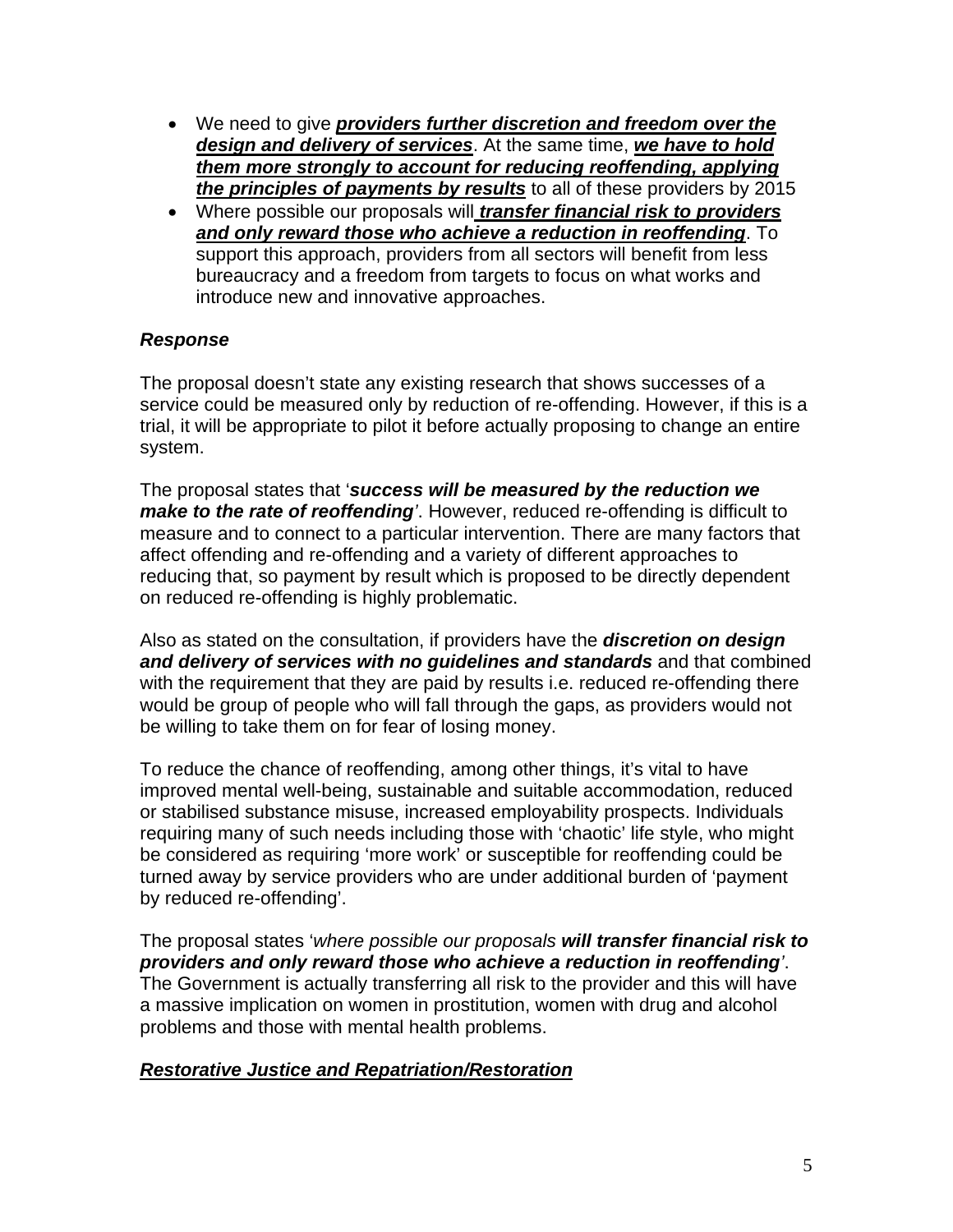## *What's proposed by the consultations*

- We will seek an *increased role for restorative justice*. Restorative justice, used appropriately alongside punishment *can ensure that offenders face up to the consequences of their crimes*, take responsibility for their actions and in turn reform their behaviour.
- There needs to be a much greater emphasis within community sentences on *reparation and opportunities for restorative justice*.
- Through restorative processes, *victims and offenders can come together to collectively resolve how to deal with an offence*.
- *Our own evidence demonstrates the effectiveness of restorative*  justice practices, in particular its impact upon victims (85% victim satisfaction in RJ) as well as its effect upon reoffending (14% reduction in the frequency of reoffending).
- We want *local areas to retain the discretion on how best to deploy restorative processes* most effectively and efficiently according to local circumstances and local budgets.
- We are working with a number of local areas to develop Neighbourhood Justice Panels, which bring together the offender, the victim and representatives of the community to respond to low-level crime by using restorative justice and other reparative processes. Building on excellent local innovation in Somerset, Sheffield and Norfolk, we will be testing the panels over the coming months. *We will be evaluating their work to assess whether they are effective in reducing reoffending but also to gain a better understanding of what impact they have on victim satisfaction and public confidence in the system*. We will provide further detail on these pilots in the forthcoming Criminal Justice Reform White Paper.
- *Without good standards of practice* though, this (RJ) cannot be effective or gain the confidence of victims, the public or indeed practitioners in making use of such approaches

# *Response*

The Council of Europe Convention on preventing and combating violence against women and domestic, which the UK Government has signed recently, prohibits mandatory dispute resolution mechanisms such as, restorative justice for violence against women cases.

### **Article 48 – Prohibition of mandatory alternative dispute resolution processes or sentencing**

Parties shall take the necessary legislative or other measures to prohibit mandatory alternative dispute resolution processes, including mediation and conciliation, in relation to all forms of violence covered by the scope of this Convention.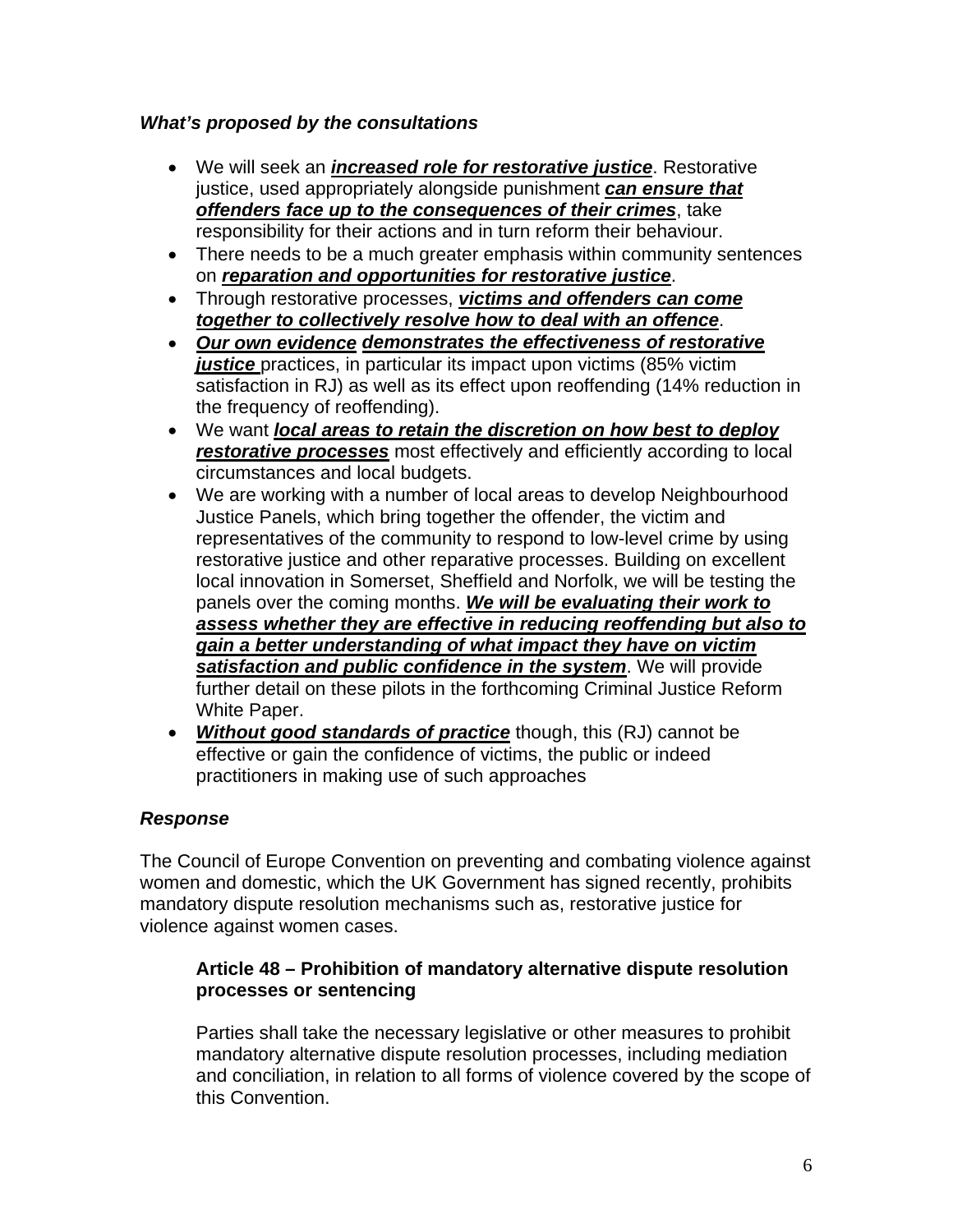There are significant concerns relative to using restorative justice in cases of violence against women and girls. These processes can minimize the effect that violence has had in women's lives, can perpetuate discrimination against women, and can risk women giving up their individual rights so as to preserve harmony within a social group. As there is often an imbalance of power between the victim and the perpetrator in cases of violence against women and girls, restorative justice practices can create risks associated with bringing the victim and offender together for negotiation and dialogue.

Even offering these measures as a choice in such cases is not to be recommended. The reality of that choice for a woman living in an abusive relationship with her partner and his extended family or community may mean she has not chosen but been pressured by those around them to use these mechanisms instead of or in addition to the criminal justice system.

The informal nature of the process, fails to address gendered power imbalances between offender and victim, and can encourage intimidating behaviour of the offender, causing the risk of continued violence or harm and a failure to protect the victim further.

The process can also marginalise the needs and interests of the victim and instead foster community norms which could lead victim-blaming as opposed to holding the offender responsible for the crime.

Besides the application of restorative justice is expected to be highly localised and left for local areas to deal with, according to the proposal. The documents state, '*we want local areas to retain the discretion on how best to deploy restorative processes most effectively and efficiently according to local circumstances and local budgets'*. Again not having a set standard to access risk and protect victims could end up further endangering and victimizing the victim of gender-based violence.

The proposal states that the Government's '*own evidence demonstrates the effectiveness of restorative justice*' without stating the details of the surveys or studies conducted which does not give us the opportunity to include and comment as part of this response. It would have been helpful to see the evaluation of the areas where the Government claims that work has been done to assess whether restorative justice have been effective in reducing reoffending within these consultation to have the full picture and be able to respond.

Another very interesting statement in paragraph 124 of the *Effective Community Sentences* consultation states that, '*without good standards of practice though, this (RJ) cannot be effective or gain the confidence of victims, the public or indeed practitioners in making use of such approaches'.* We do agree that there needs to be a good standard of practice, not only in this instance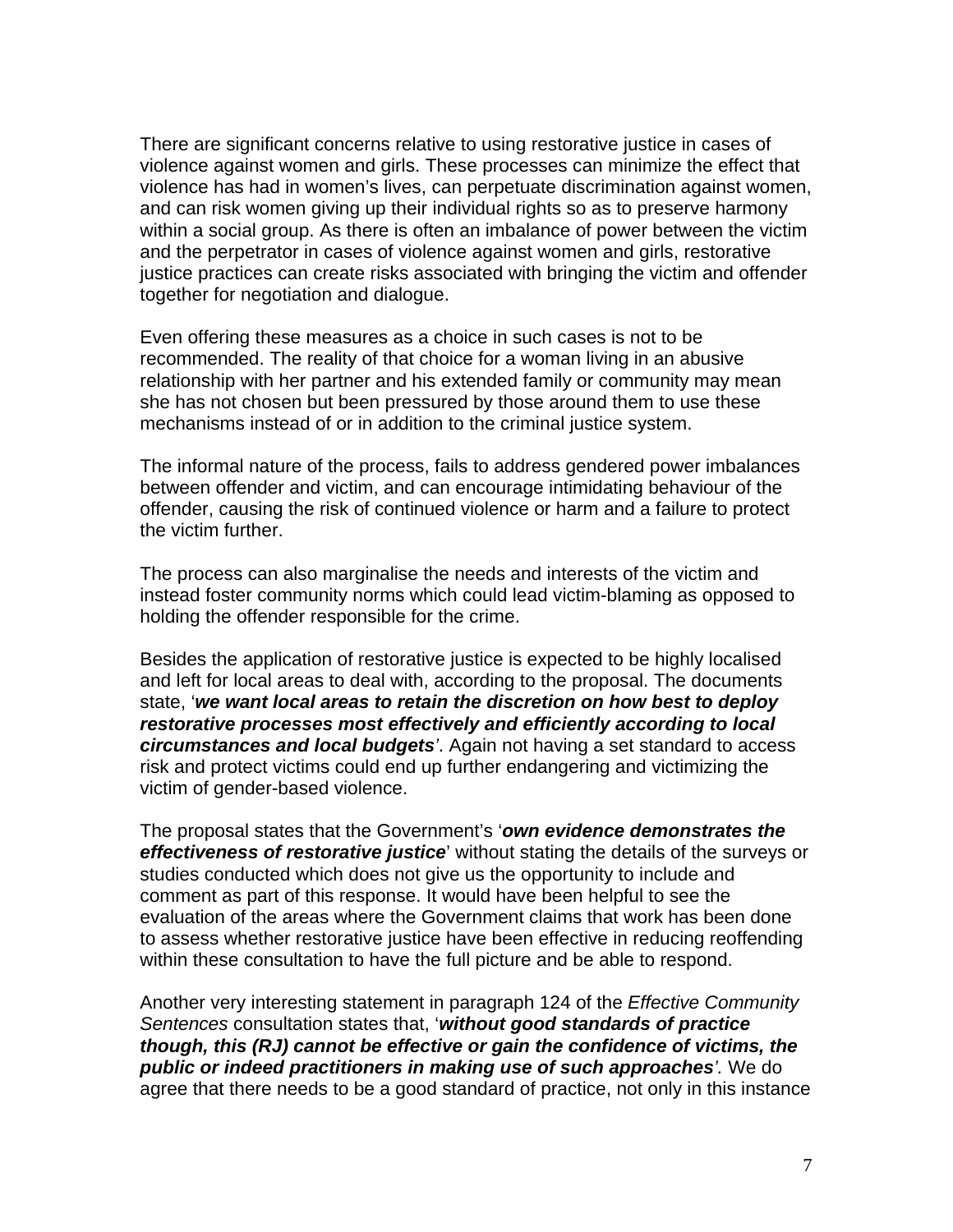but in managing probation and community sentencing as stated on the consultation as a whole and urge the Government to use this reasoning across he planned reform.

# *Women Offenders*

### *What's proposed by the consultations*

- Women are less likely than their male counterparts to receive a community sentence.
- Women offenders tend to have *multiple and therefore more complex problems related to their offending, including mental health and substance misuse problems*, as well as education, employment and relationship needs.
- Ensuring that there are decent *non-penal options for offenders with caring responsibilities* where their being sent to prison would cause chaos for innocent children in their families
- *Curfew that could work around an individual's childcare responsibilities*, or tailoring requirements to deal with an offender's mental health issues
- *New option for offender managers to deal with breach, of giving a financial penalty without returning to court*, would help to reduce the number of women offenders in custody
- The Women Awareness Staff Programme has been developed to train those who work with women offenders who are victims of domestic violence and abuse in the community; and the Sex Workers in Custody and the Community training will raise awareness of the life experiences of *street based sex workers*, and ensure that these women offenders are better signposted to appropriate, specialist services.
- Providing *gender specific and holistic services built into the fabric of*  **every Probation Trust** as a part of comprehensive local service delivery.
- A more *local approach to commissioning* should result in better services for groups of offenders with complex needs, including women offenders.

### *Response*

As stated on the consultation women are less likely than their male counterparts to receive a community sentences and there are too many women in prison largely because women are being treated more harshly by the courts.

According to a briefing paper by the Prison Reform Trust, in 2010 the number of women in prison in England and Wales stood at 4,230 and in the last decade the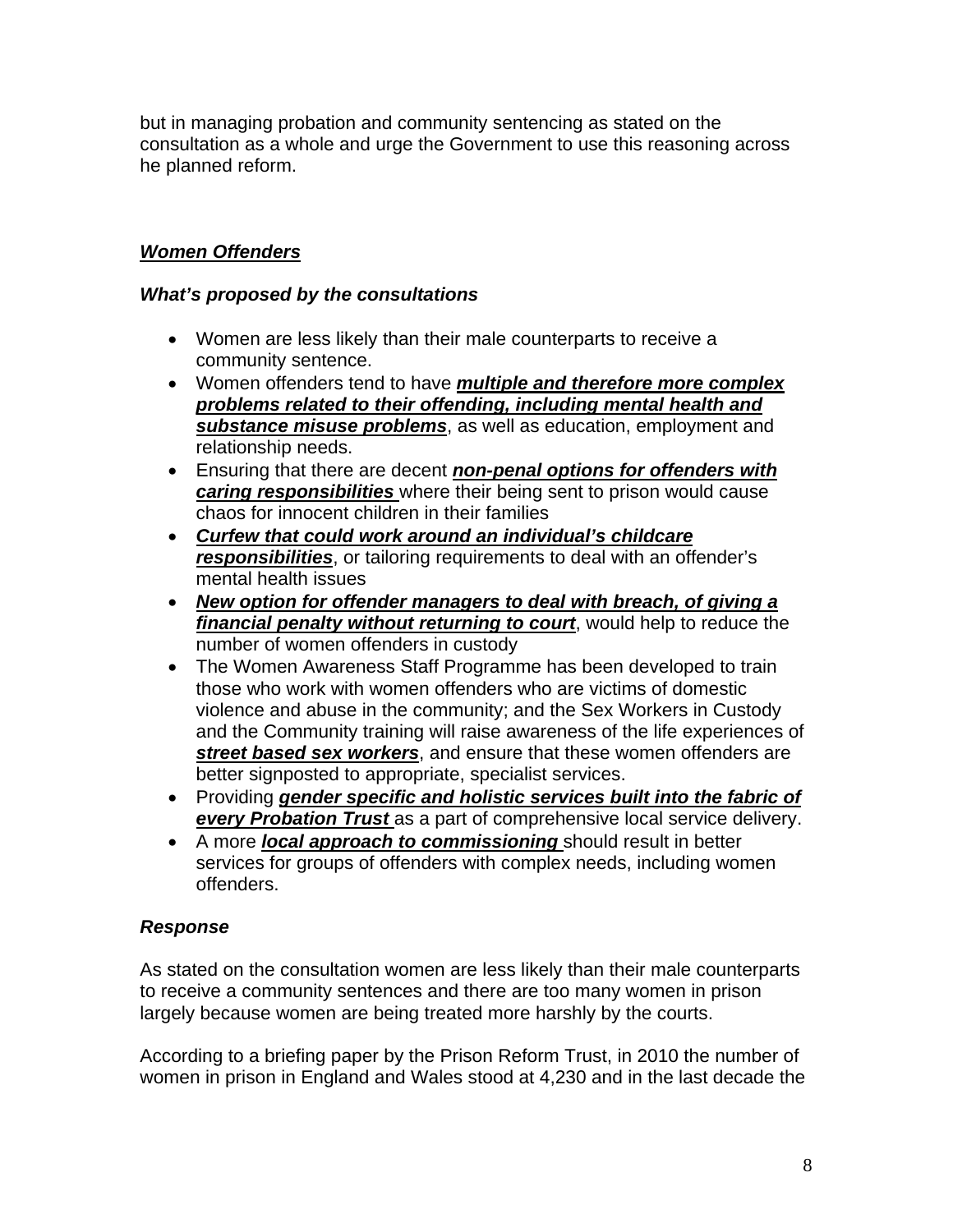women's prison population has gone up by  $33\%$ .<sup>[2](#page-8-0)</sup> Studies also show that most of the rise in the female prison population can be explained by a significant increase in the severity of sentences.

27% of women in prison had no previous convictions – more than double the figure for men. 63% of women are in prison for non-violent offences, compared with 45% of men.  $3$ 

More women were sent to prison in 2007 for shoplifting offences than any other crime. 28% of women offenders' crimes were financially motivated, compared to 20% of men.  $4$ 

Women from BAME background are also overrepresented in the criminal justice system. For example 36.3% of the female prison population is made up of ethnic minority women. These women also face additional barriers that prevent them from accessing services to help them alter their lives and reduce reoffending.<sup>[5](#page-8-3)</sup>

The Fawcett Society has developed some good practice information and guidelines for services on meeting the needs of BAME women who are offenders or at risk of offending/reoffending.  $6$  The document proposes that in order to design effective community interventions that match the needs of these group of women it is important to consider the economic and social status of this population, as well as how various life factors impact on their offending patterns.

It is encouraging to see that the Government has recognized that women offenders tend to have multiple and therefore more complex problems related to their offending, including mental health and substance misuse problems. Women in custody are five times more likely to have a mental health concern than women in the general population - with 78% exhibiting some level of psychological disturbance compared with a figure of 15% for the general adult female population.<sup>[7](#page-8-5)</sup>

58% of women in prison had used drugs daily in the six months before prison and 75% of women prisoners had taken an illicit drug in those six months $^8$  $^8$ . Prison is not the right place for these women - they need assistance and medical intervention to help them rebuild their lives.

 $\overline{a}$ 

<span id="page-8-0"></span> $2$  Women in Prison 2010 – Prison Reform Trust

[http://www.prisonreformtrust.org.uk/uploads/documents/Women%20in%20Prison%20August%202010.pd](http://www.prisonreformtrust.org.uk/uploads/documents/Women in Prison August 2010.pdf)

<span id="page-8-1"></span> $\frac{f}{3}$  $\frac{f}{3}$  $\frac{f}{3}$  Ibid<br><sup>4</sup> Ibid

<span id="page-8-2"></span> $^4$ Ibid  $\,$ 

<span id="page-8-3"></span><sup>&</sup>lt;sup>5</sup> Fawcett <http://www.fawcettsociety.org.uk/index.asp?PageID=45>

<span id="page-8-4"></span> $6$  Good practice in meeting the needs of ethnic minority women offenders and those at risk of offending, Fawcett Society

[http://www.fawcettsociety.org.uk/documents/Ethnic%20minority%20women%20offenders%2025.1.06.pdf](http://www.fawcettsociety.org.uk/documents/Ethnic minority women offenders 25.1.06.pdf)  $\frac{7}{7}$ Women in Prison 2010

<span id="page-8-6"></span><span id="page-8-5"></span> $8$  Ibid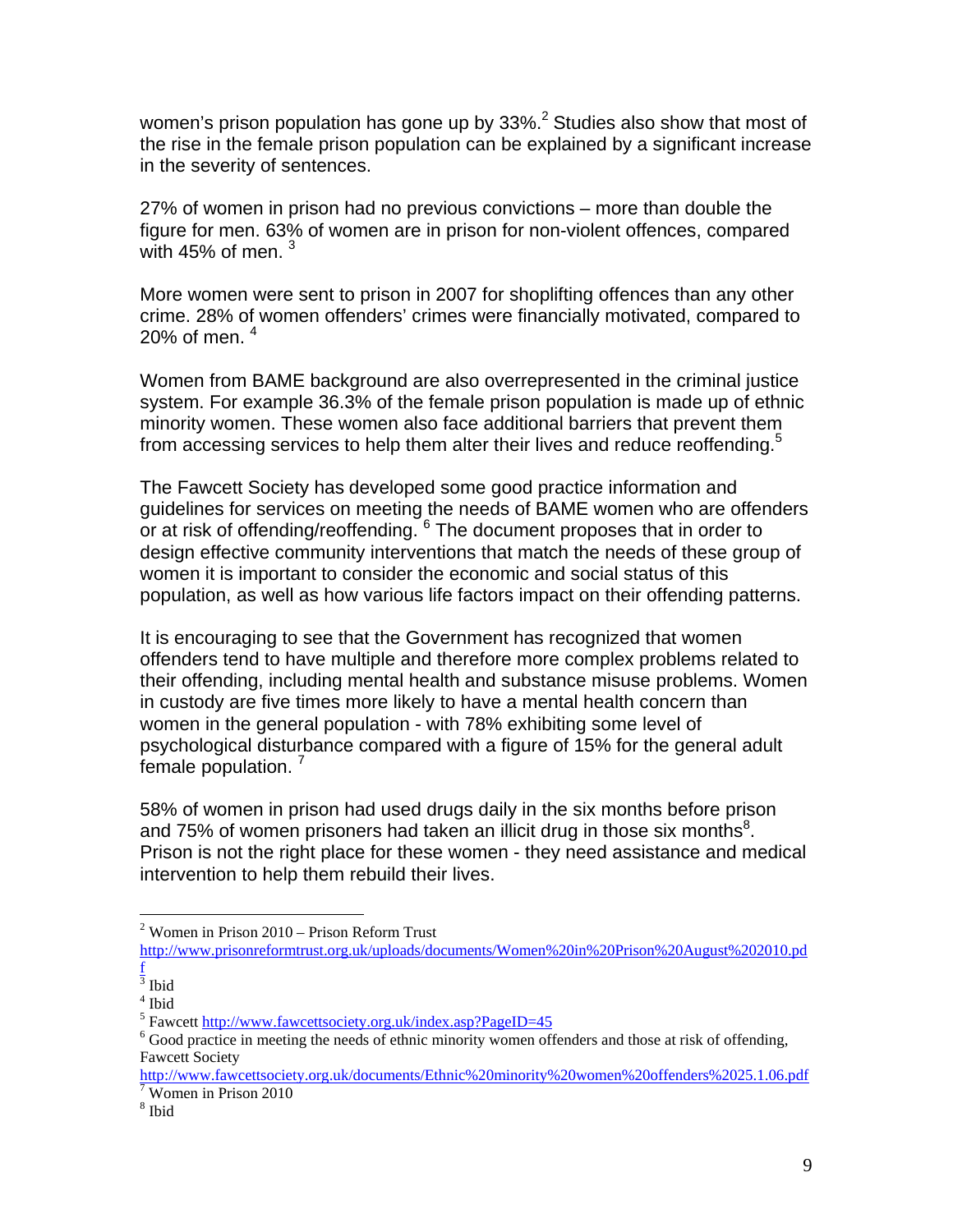Women are also coerced into criminal activity, for instance, women in prostitution and trafficked women are forced to solicit, use drugs, and 'commit' immigration crimes by those controlling them. Unless these women are supported and the root cause of the problem is addressed these group of women will be wrongly incarcerated. On issues of prostitution we are also concerned that the consultation documents only address the issue of women in on-street prostitution. As we work with women in both off-street as well as on-street prostitution and women trafficked into prostitution (internally and externally) we know these groups of women are also vulnerable and are regularly coerced into criminal activity and re-offending. Therefore any reforms proposed should be addressing the needs of these groups of women as well.

Any strategy to address the issues of re-offending has to also recognize the background of these women. One in four women in prison has spent time in local authority care as a child and over half the women in prison say that they have suffered domestic violence and one in three has experienced sexual abuse. <sup>[9](#page-9-0)</sup> This provides cogent reasons why services for women offenders cannot be put in place without addressing the i.e. victimisation.

It's great to see that the Government has proposed to put in place alternative option for offender managers to deal with breach - giving a financial penalty without returning to court, as that would help to significantly reduce the number of women offenders in custody. In 2009, 1,052 women entered prison for breaching a court order. This represents 13% of all women entering prison under an immediate custodial sentence.<sup>[10](#page-9-1)</sup>

Children of women offenders should also be included in the equation when addressing issues around women offenders as women prisoners are far more likely than men to be primary carers of young children. 66% of women in prison have dependent children under 18 and each year it is estimated that more than17, 700 children are separated from their mother by imprisonment. Because of the small number of women's prisons and their geographical location, women tend to be located further from their homes than male prisoners, to the detriment of maintaining family ties, receiving visits and resettlement back into the community.<sup>[11](#page-9-2)</sup>

This has considerable implication on the women, their children and society as a whole. Research showed that, imprisoning mothers for non-violent offences carries a cost to the state of more than £17 million over a ten-year period.<sup>[12](#page-9-3)</sup> Therefore, alternative routes such as community sentencing could be helpful not only in addressing women's and their children's complex needs but also save the

<u>.</u>

<span id="page-9-0"></span><sup>&</sup>lt;sup>9</sup>Fawcett http://www.fawcettsociety.org.uk/index.asp?PageID=45<br><sup>10</sup> Prison Reform Trust<br><sup>11</sup> Ibid<br><sup>12</sup> Ibid

<span id="page-9-1"></span>

<span id="page-9-2"></span>

<span id="page-9-3"></span>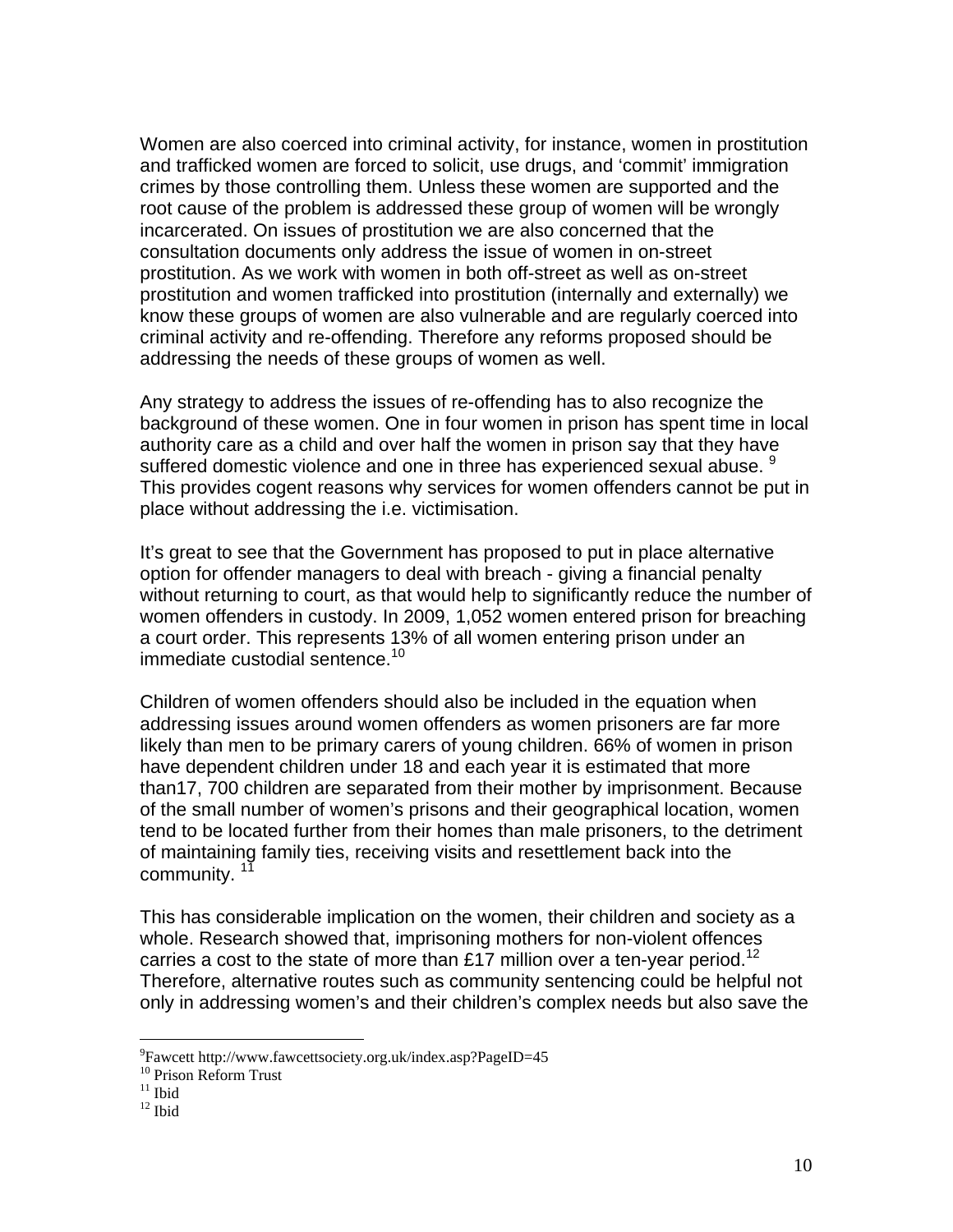state significant amount of money. According to the New Economics Foundation for every pound invested in support focused alternatives to prison, £14 worth of social value is generated to women and their children, victims and society in general over ten years.<sup>[13](#page-10-0)</sup>

Moreover, as one of the major purposes of the proposed reforms is reducing reoffending, the Government should be clear on what mechanisms are put in place to insure women are adequately prepared women for their release from prison or for their probation and community sentencing. 30% of women in prison lose their accommodation while in prison and just 11% of women received help with housing matters whilst in prison. 41% of women in prison did not have accommodation arranged on release and only a third of women prisoners who wanted help and advice about benefits and debt received it.<sup>14</sup>

Recommendations by Baroness Jean Corston on the report - *A review of women with particular vulnerabilities in the Criminal Justice System* should also be implemented in the process of reforming community sentencing and probation. Some of the recommendations are:

- Treating women both holistically and individually having a womancentred approach. Women have been marginalised within a system largely designed by men for men for far too long and there is a need for a "champion" to ensure that their needs are properly recognised and met.
- Services for vulnerable women, particularly for mental health and substance misuse in the community are provided and accessed; there needs to be an extension of the network of women's community centres to support women who offend or are at risk of offending and direct them out of pathways that lead into crime.
- Need for an integrated approach across government demonstrated by the creation of an Inter-Departmental Ministerial Group for women who offend or are at risk of offending supported by a Commission as a visible, strategic lead
- Address the yawning gap in the national structures that exist for meeting the needs of women who offend or are at risk of offending. No one person or body is responsible or accountable for provision of care and services for women coming into contact with the criminal justice system.
- Strong, visible direction of issues relating to women in the criminal justice system to address the inconsistent of addressing the needs of women offenders.
- Accommodation pathway needs speedy, fundamental, gender-specific reform and should be reviewed urgently. In particular, more supported accommodation should be provided for women on release to break the

<span id="page-10-0"></span> $13$  Ibid

<span id="page-10-1"></span><sup>&</sup>lt;sup>14</sup> A report by Baroness Jean Corston o- A review of women with particular vulnerabilities in the Criminal Justise system 2007 <http://www.justice.gov.uk/publications/docs/corston-report-march-2007.pdf>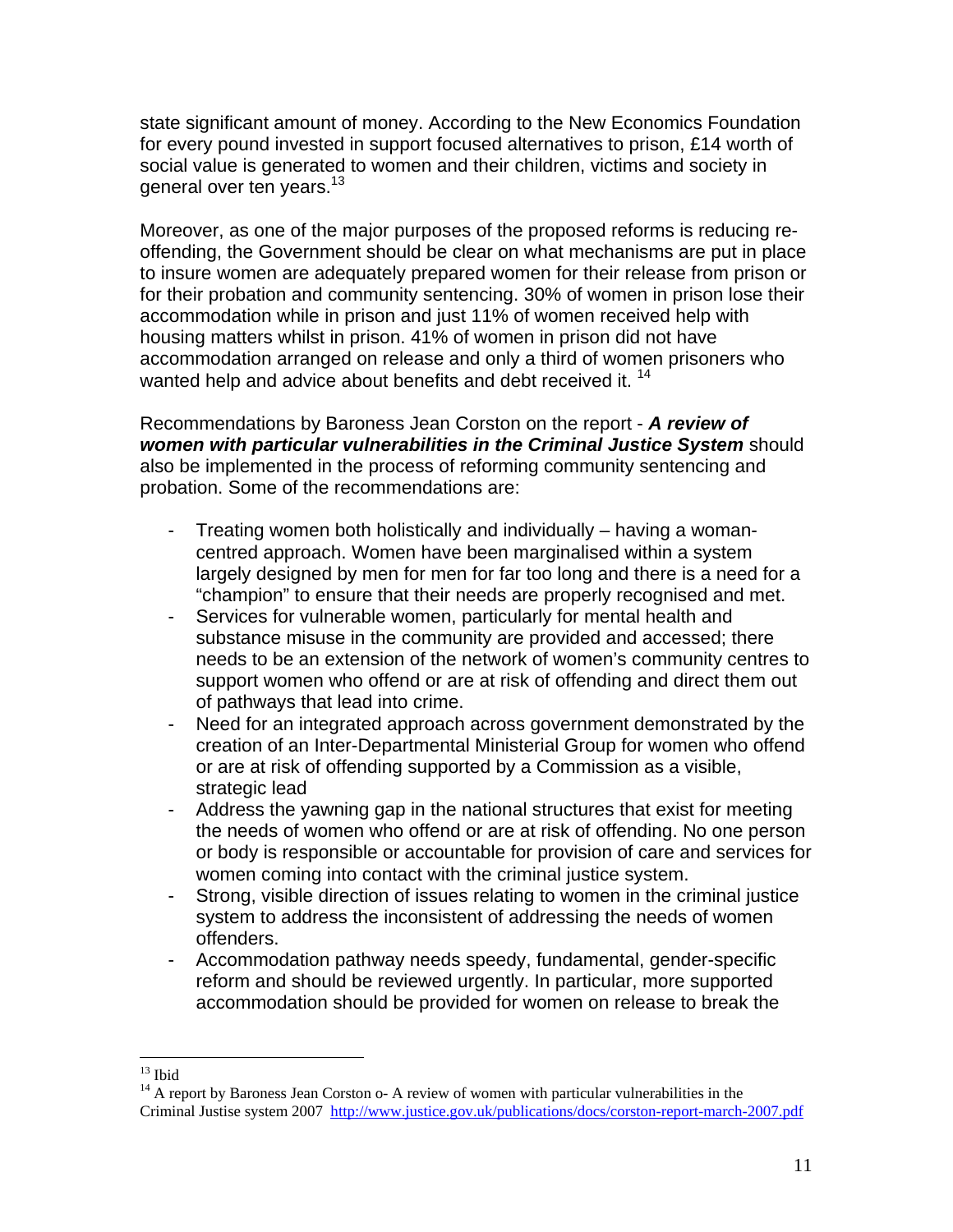cycle of repeat offending and custody and the intentional homelessness criterion for ex-prisoners should be abolished.

# *Compensation*

## *What's proposed by the consultations*

- One of our aims in that *strategy is to move away from a culture of state compensation towards one of offenders making direct reparation for the harm they cause*. Our reforms to sentences in the community will play a role in achieving that shift.
- Reparation can be achieved through paying back to society as a whole  $$ for example, Community Payback through which offenders make a contribution to their local community, or making financial contributions to support services for victims. It can also *involve victims directly, for example by offenders paying financial compensation to victims for loss or damage they have caused.*
- Compensation orders they require *offenders to make financial reparation directly to their victims*, to compensate for the loss, damage or injury they have caused

# *Response*

Even though it might be appropriate for the state to demand payment in terms of fines from offenders as part of their sentencing – this shouldn't in any way be directly linked to compensation paid to victims of crime. The purpose of the Criminal Injuries Compensation is to give financial support to a victim recognising the injuries suffered. Its not clear on how direct payment from offenders as compensation work with victims as they might need to have a certain degree of communication with the offender and that could be upsetting to many victims, especially victims of VAWG and ultimately deter them from getting the compensation they deserve.

# *Tackling 'alcohol-related crimes' and compulsory sobriety scheme*

## *What's proposed by the consultations*

- We know that we need to do more to specifically tackle *alcohol-related crime* which remains a significant problem
- These are issues that we are looking at: about how we can better identify offenders with alcohol-related needs; develop a better cost benefit analysis for alcohol interventions and programmes; and explore how ASARs can be further developed to target the large number of problematic drinkers receiving sentences in the community.
- Another proposal we have been considering to help tackle the problem of alcohol-related offending is *compulsory sobriety schemes*.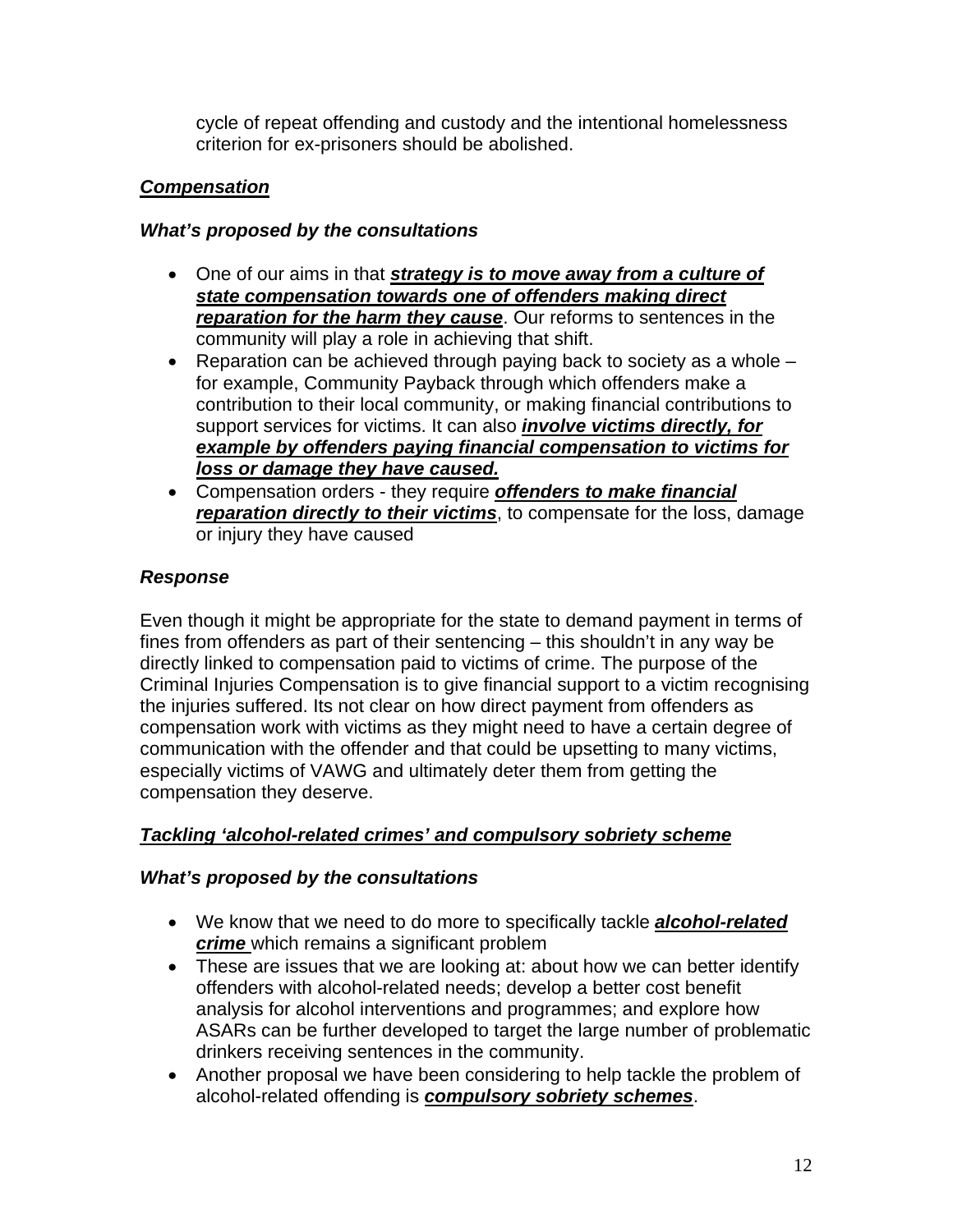• In the *initial trialling stage, we do not propose to include domestic violence (DV) offences.* We do not dispute that alcohol is often a causal factor in DV cases, and is a considerable issue we must continue to address. However, the causes of DV are far more deep rooted than simply being an effect of intoxication. It is therefore vital that any alcohol misuse is treated in tandem with addressing the violent behaviour and that considered and holistic steps are taken to tackling the root causes of domestic abuse. Once we have assessed the initial pilots and learned lessons then we can think further about the application of sobriety to other offence types and establish what sufficient safeguards must be in place in order to do so.

### *Response*

1

Firstly, we have concerns as regards using the phrase 'alcohol-related crime' as crimes such as domestic violence, sexual violence including rape, could be misleadingly defined as alcohol-related crime.

According to a brief by the Criminal Justice Alliance, there does not appear to be any evidence to show that compulsory sobriety scheme has been genuinely effective in diversion from custody into community treatment in the US, where the model proposed by the Government is based on.<sup>[15](#page-12-0)</sup>

Prison population figures for South Dakota, the state with the highest use of these orders, has not demonstrated a positive reduction in incarceration levels. Despite thousands of individuals receiving sobriety orders annually, the number of individuals in prison in South Dakota has actually slightly increased when national levels began to fall for the first time in several decades. Available research also points to the limited effect the programme has on reducing re-offending rates in the long term.<sup>[16](#page-12-1)</sup>

Event though the proposal recognizes that domestic violence offences have to be treated differently it only states that the sobriety scheme will not be used *in the initial trialling stage*, and gives no assurance as this would not be used in the future. Besides, there is no mention of other forms of VAWG that could be misleadingly defined as alcohol-related crimes.

It's important to note that although alcohol and violence against women could occur together, alcohol does not cause the violence. VAWG is mostly a pattern of abusive and controlling behaviour through which the abuser seeks power over his victim. Alcohol can not be used to excuse or justify the violence and be used as a sufficient cause and effect relationship in this case.

<span id="page-12-1"></span><span id="page-12-0"></span><sup>&</sup>lt;sup>15</sup> CJA Briefing Note: Sobriety Orders  $\frac{http://www.criminaljusticealliance.org/docs/Sobriety Briefing.pdf}{16}$ <sup>16</sup> Ibid